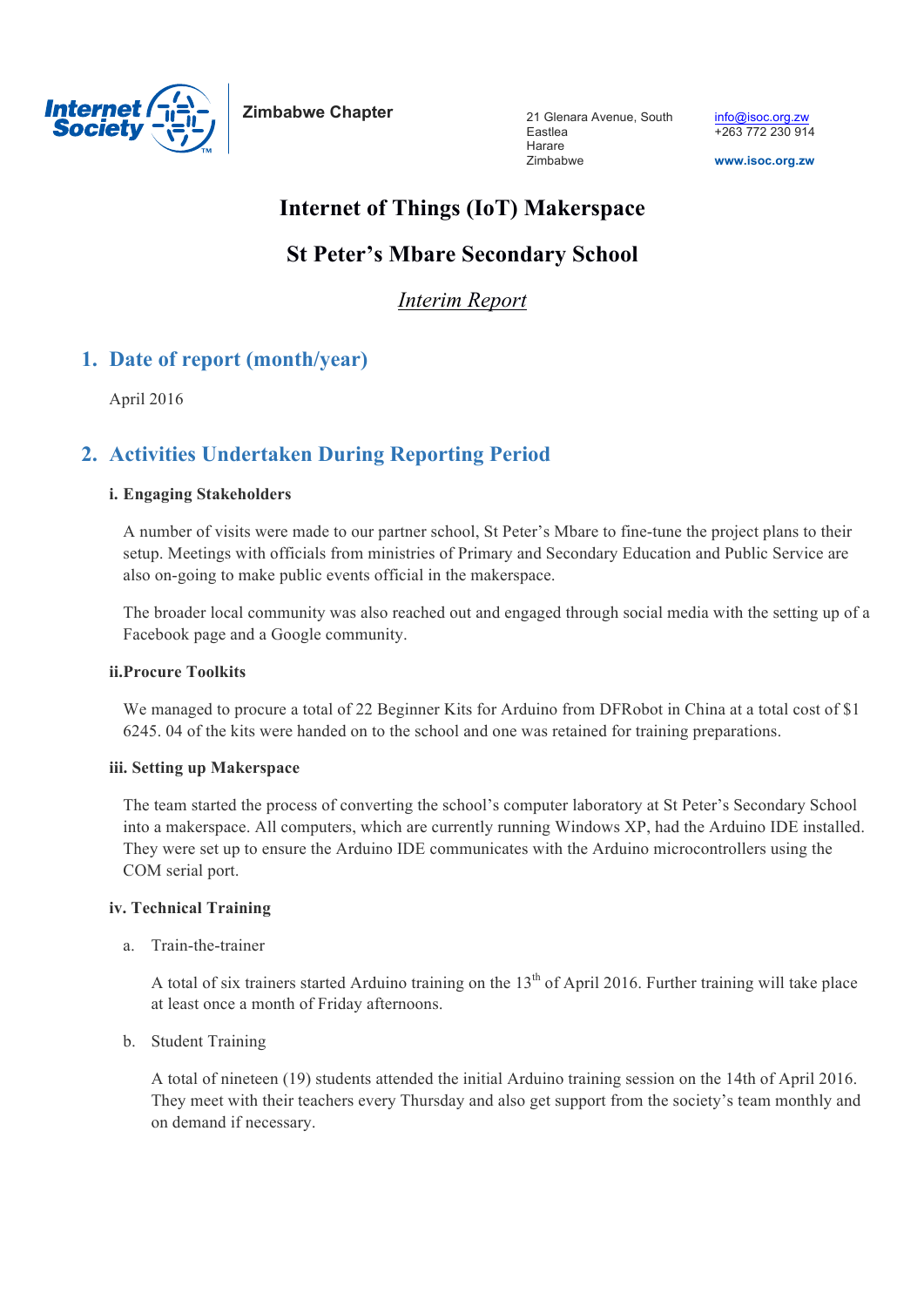# **3. Project Performance**

## **i. Project Schedule**

The project started six (6) weeks after its scheduled start date. The initial delay was a result of challenges encountered at the initial partners, Herintals. A further delay was a consequence of delays in approving public events from the Ministry of Primary and Secondary Education.

### **ii.Project Management**

The Internet Society project team did a good job in carrying project activities that included bank documentation, procuring the toolkits, planning events, visiting partner schools as well as engaging government officials and other stakeholders.

## **iii. Financial Management**

As a result of financial discipline, the team managed to stick to the project budget for the initial phase of the project as reflected in the financial statements.

# **4. Project Outcomes & achievements**

## **i. Technical Training**

We conduct a successful train-the-trainer session on the 13th of April. The trainer made a follow-up session with the students the following day.

### **ii.Trainees' Engagement**

The ultimate objective of a makerspace is to engage students in the learning process. Initial observation showed the students were engaged especially after creating real artifacts in some interesting projects.

### **iii. Computer Society of Zimbabwe IoT Presentation**

Owing to publicity of our initial training sessions on social media, the team was invited to speak at a Computer Society of Zimbabwe (CSZ) Internet of Things (IoT) function on the 26th of April 2016. CSZ is national community of computer professionals from industry, academia, non-governmental bodies and government. It gave the team a chance to publicize the project work in particular and Internet Society in general.

## **5. Lessons learned and disappointments**

## **i. Change of procedures in getting Government approval**

The change in protocol in getting authorization from Government was huge disappointment in the smooth execution of the project. We have observed that working with a government affiliated school is much difficult than working with a private. However we resolved to persevere in the face of these discouragements as we learnt that the government affiliated schools are apparently the schools in most need of this project.